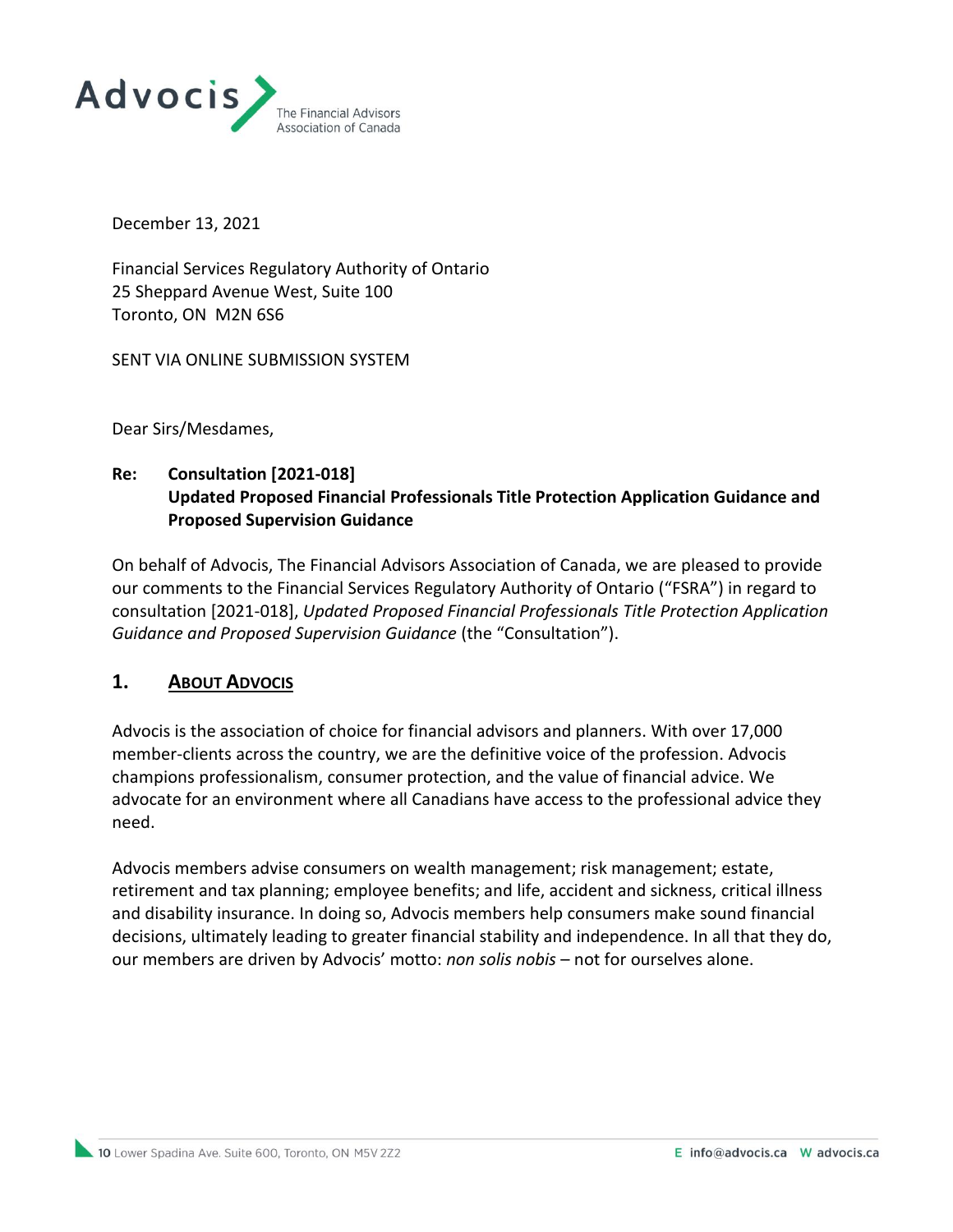# **2. REVISED PROPOSED APPLICATION GUIDANCE**

#### **3.1 Comments on Additions and Revisions**

a) Putting the client's interests first. We begin our comments on the Application Guidance by voicing our support for FSRA's inclusion of the expectation that a credentialing body's ("CB") code of conduct require its credential holders to put the client's interest first. This is something that Advocis has long prioritized in our own *Code of Professional Conduct*. 1

The purpose of the title protection framework (the "Framework") is to establish standards that consumers can rely upon, and this all begins with an underlying commitment to have the client's interests drive the professional judgment and conduct of the financial advisor ("FA") or financial planner ("FP"). Like other professions with this commitment, we believe the disciplinary infrastructure that judges adherence to this standard must include representation by the professional's peers.

b) Information sharing amongst CBs. The Application Guidance states that a CB's application for recognition should address how the CB would notify a regulatory body of complaints received about the conduct of a credential holder that is also a registrant and/or licensee with that regulatory body. The accompanying Financial Professionals Title Protection Framework Second Consultation Summary Report<sup>2</sup> (the "Summary Report") goes somewhat further and states "[a]s per the proposed Application Guidance, CBs should demonstrate that they have processes and procedures with respect to sharing information among approved CBs and regulatory bodies."

We seek clarification on FSRA's expectations. While we agree that information sharing between CBs is important for the integrity of the Framework and consumer protection, we are concerned that the commentary in the Summary Report suggests that potential CBs should have information sharing agreements in place with other prospective CBs as part of their CB application. Perhaps instead CBs could commit to the principles behind information sharing in their application, but the pursuit of actual agreements should only follow an entity's recognition as a CB by FSRA.

c) Disclosure of credentials. We support the requirement for CBs to have a process in place to require their credential holders to disclose their approved credential(s) to consumers in a clear and timely manner. The need for credential disclosure is particularly important as it becomes evident that the minimum standards for the FA title may allow for credentials that are focused on product, not advice; we reiterate our position on this in

<sup>1</sup> Advocis, *Code of Professional Conduct*. At[: https://www.advocis.ca/pdf/Advocis-CPC.pdf.](https://www.advocis.ca/pdf/Advocis-CPC.pdf)

<sup>2</sup> FSRA, *Financial Professionals Title Protection Framework Second Consultation Summary Report* (May 2021) at: [https://www.fsrao.ca/industry/financial-planners-and-advisors/financial-professionals-title-protection-framework](https://www.fsrao.ca/industry/financial-planners-and-advisors/financial-professionals-title-protection-framework-second-consultation-summary-report)[second-consultation-summary-report.](https://www.fsrao.ca/industry/financial-planners-and-advisors/financial-professionals-title-protection-framework-second-consultation-summary-report)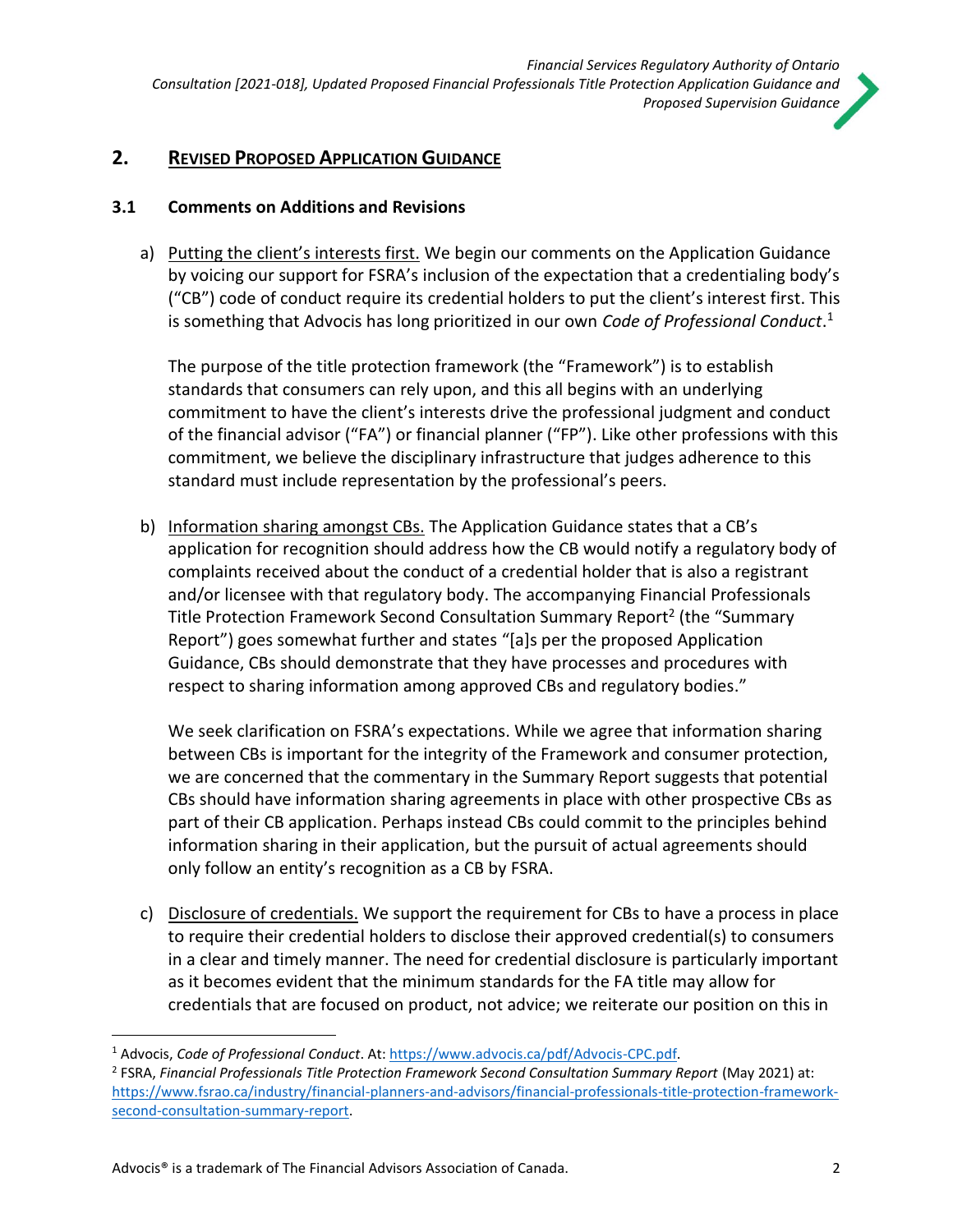

Section 3.2(a) below. What is clear is that not all credentials are created equal – and particularly for the FA title, some could be materially more rigorous and client-centric than others.

As we stated in our November 2020 response to FSRA's first consultation on the Framework, without disclosure of the specific credential granting the intermediary the right to use the title, the Framework could incent a race to the bottom: prospective title users, seeking the respect and consumer trust of a restricted title, would naturally seek the easiest/least rigorous way of achieving that access.

In contrast, by requiring the disclosure of the recognized credential (along with the fulsome consumer education campaign referenced in the Application Guidance), consumers would benefit from an understanding of the substantial differences amongst the credentials that grant a particular title. This would create consumer demand for those FAs and FPs who have earned higher-quality credentials, thus incenting prospective title users to pursue those quality credentials. Proper disclosure could promote a race to the top.

d) Disclosure of alternate complaint handling options. Our understanding of the new disclosure requirement for CBs regarding alternate complaint handling options is that it is triggered *upon receipt of a complaint* regarding a credential holder. If so, we support this proposal as we believe in allowing consumers to make an informed choice as to how they wish to proceed. It is important this messaging is delivered in plain language and an abundance of information and options do not overwhelm or otherwise deter the consumer from acting. The development of the choice architecture, framing of the options and selection of the default will loom large here on consumer outcomes.

As FSRA is expecting that the consumer-facing disclosure include key points about the implications (pros and cons) of selecting a particular CB to pursue the complaint, we believe this messaging should be uniform and balanced across the CBs. The forthcoming FSRA Stakeholder Advisory Group on the FA/FP sector could be the appropriate forum to develop harmonized sector-wide consumer facing messaging.

e) Publicly available disciplinary information. FSRA expects that CBs will make information available to the public regarding disciplinary action taken against current and former credential holders, with a level of detail sufficient to give consumers an understanding of the key facts and outcome of the case.

We would like to know if FSRA has an expectation of how far back into history that archive should be available. For example, if a credential holder had a disciplinary action taken against him *x* years ago (e.g., 10? 20?), would details of that action still need to be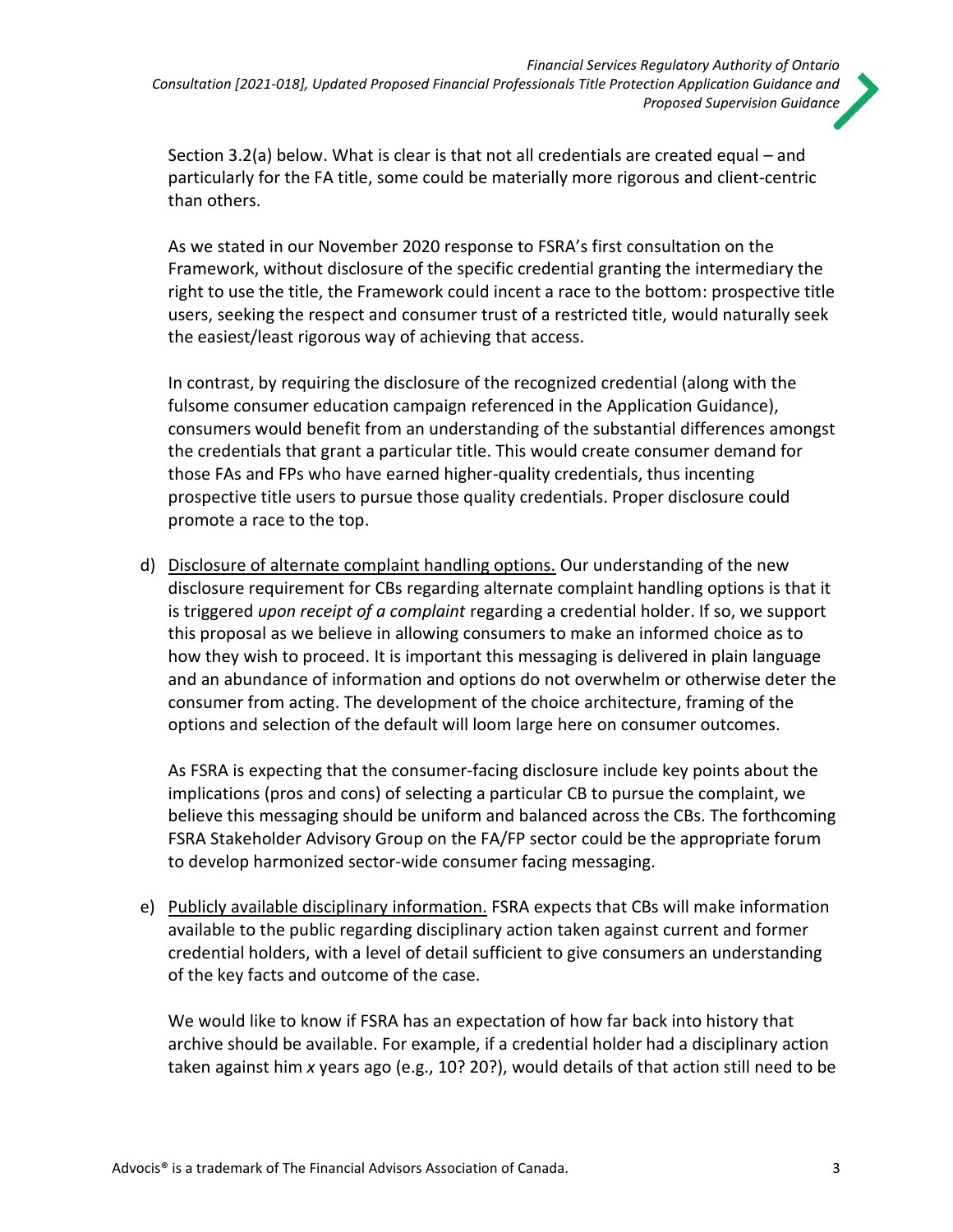available publicly today? Would it matter if that individual has ceased to be a member of the CB, and if so, how long ago that departure occurred?

f) Consumer education campaigns. We are strongly supportive of FSRA's plans to develop consumer education campaigns to support the Framework, including the titles and the credentials that evidence FA and FP professionalism. We would simply like to restate our eagerness to work with FSRA and engage our 6,500 members in the province to help personally deliver the message to the thousands of families and small businesses they serve.

## **3.2 Comments on Further Requested Changes**

a) FA baseline competency profile. We recognize the FA baseline competency profile is not the focus of this current consultation, so we will limit our comments here. First, we support the addition of the requirement to "identify appropriate asset allocation based on the client's unique and personal financial circumstances" which applies to both the FA and FP baseline competency profiles.

We remain very concerned that the FA baseline competency profile continues to only require an understanding of common investment products (with in-depth knowledge and expertise in one or more of those products) with only an ancillary understanding of how an investment action might touch upon other technical areas. As proposed, we believe it is likely that an investment product sales license will qualify for the FA title, which would be an inferior outcome for consumers compared to the unbiased, productagnostic approach taken in the FP curriculum.

A product-focused sales license should not qualify to make its holder a professional meriting public confidence and trust. Training that is fundamentally based on product sales handcuffs the client relationship and effectively predetermines that the client outcome will include a recommendation to purchase the licensed product. This is intuitive: if a salesperson has been narrowly trained on how to sell a particular product, that is what he or she will attempt to do in dealings with clients. The fact that some mutual fund sales courses can be completed in as little as a weekend only exemplifies the minimal focus on clients' holistic needs.

More generally, a product-centric approach is regressive and runs counter to the modern, professional vision of financial advice and planning that puts the client relationship at its core and makes ancillary any transaction in product. In fact, systematizing product bias at the FA level would undermine FSRA's own expectation that the credential holder prioritizes the client's interests. A credential curriculum that is, at its core, predicated on transacting in a product represents a source of conflict and bias that will necessarily harm the quality of client recommendations.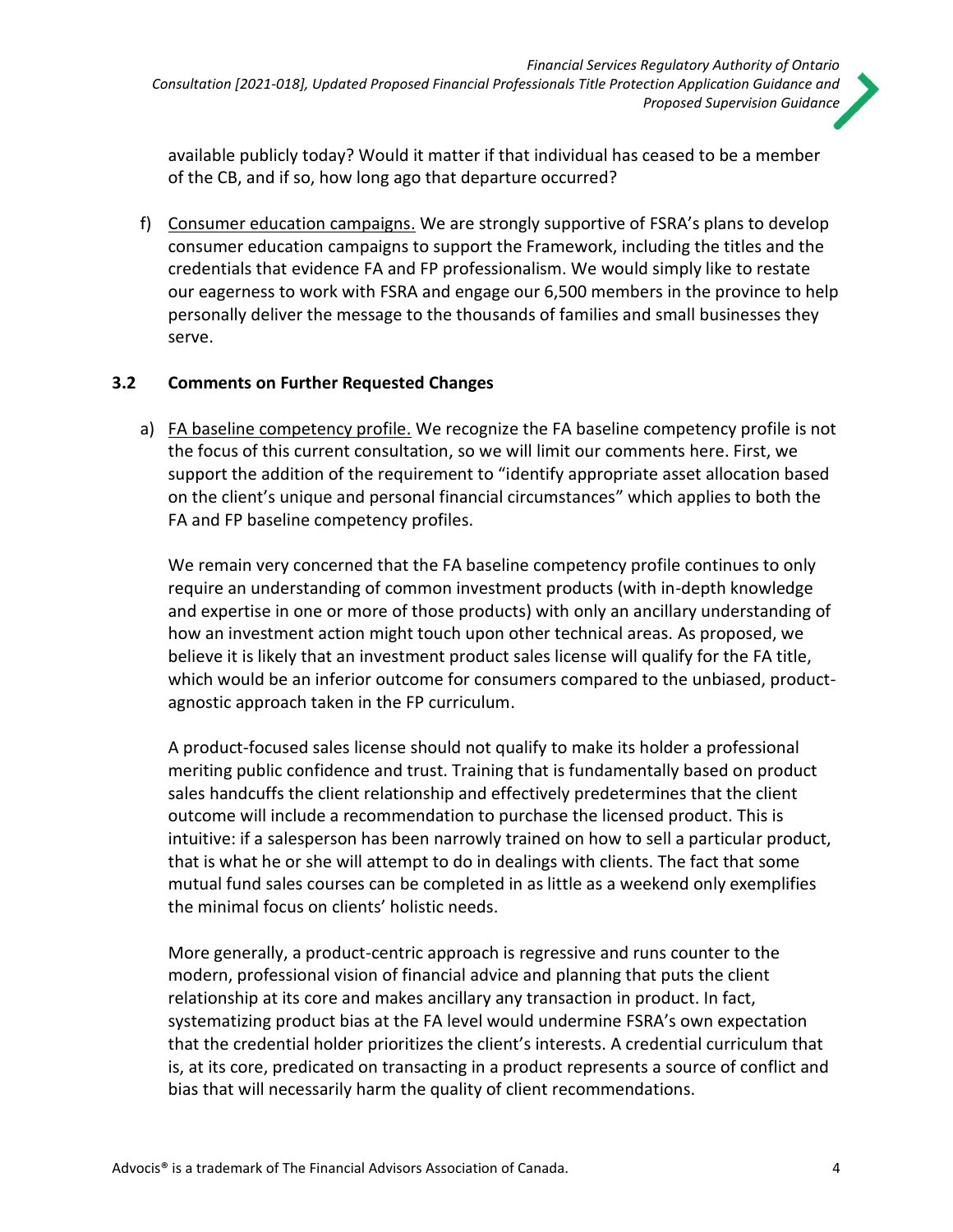

It is particularly difficult to accept a two-tiered approach to client-centricity when considering the primary objective of the Framework: to establish minimum standards for use of the FP and FA titles so that consumers and investors can have confidence that the persons using these titles conduct themselves appropriately when providing financial planning or financial advisory services.

Respecting that the baseline competency profiles are not the focus of this Consultation, we will leave this discussion on the table. Should FSRA wish, we would be interested in engaging further on this topic. In the meantime, we provide links to our previous submissions on this topic to FSRA and the Financial and Consumer Affairs Authority of Saskatchewan in the footnotes below. $3$ 

b) Credentialing body not-for-profit status. We note that the Application Guidance does not require that a prospective CB be a not-for-profit entity. We believe that any entity that is delegated quasi-regulatory duties by FSRA should have, as its singular focus, the establishment and enforcement of rigorous standards for FAs and FPs. Faithfully fulfilling this mission requires a level of impartiality that cannot be achieved in a forprofit model.

Where directors and officers are bound to prioritize the interests of shareholders, moral hazards and conflicts of interest arise that make it challenging to maintain a steadfast focus on quality standards – especially where reducing those standards could generate economic rents. For example, a profit-motivated CB could make its credential easier to achieve to attract marginal students at the expense of advisor proficiency and consumer protection.

A for-profit motive is particularly problematic in a context where a product sales license can qualify as a credential. We can see an environment where for-profit product dealers act in lockstep with for-profit CBs: it would be in their mutual interests to maximize the number of salespersons completing the credential to take advantage of public trust in a restricted title, with secondary regard for the quality of the curriculum and the clientfacing skills of the credential holders. We must avoid these systemic conflicts of interest.

<sup>&</sup>lt;sup>3</sup> Links to our responses as are follows:

<sup>•</sup> FSRA Consultation [2020-001] (November 12, 2020): [http://www.advocis.ca/regulatory-affairs/RA](http://www.advocis.ca/regulatory-affairs/RA-submissions/2020/2020-11-12_Advocis_Response_to_FSRA_FAFP_Framework.pdf)submissions/2020/2020-11-12 Advocis\_Response\_to\_FSRA\_FAFP\_Framework.pdf.

<sup>•</sup> FSRA Consultation [2021-003] (June 21, 2021)[: https://www.advocis.ca/regulatory-affairs/RA](https://www.advocis.ca/regulatory-affairs/RA-submissions/2021/2021-06-21_Advocis_Response_to_FSRA_TP_Consultation_%5B2021-003%5D_v6.pdf)[submissions/2021/2021-06-21\\_Advocis\\_Response\\_to\\_FSRA\\_TP\\_Consultation\\_%5B2021-003%5D\\_v6.pdf.](https://www.advocis.ca/regulatory-affairs/RA-submissions/2021/2021-06-21_Advocis_Response_to_FSRA_TP_Consultation_%5B2021-003%5D_v6.pdf)

<sup>•</sup> FCAA Consultation [2021-001] (September 1, 2021): [https://www.advocis.ca/regulatory-affairs/RA](https://www.advocis.ca/regulatory-affairs/RA-submissions/2021/2021-09-01_Advocis-FCAA_reConsultation_on_TP_Framework_v3.pdf)submissions/2021/2021-09-01 Advocis-FCAA reConsultation on TP Framework v3.pdf.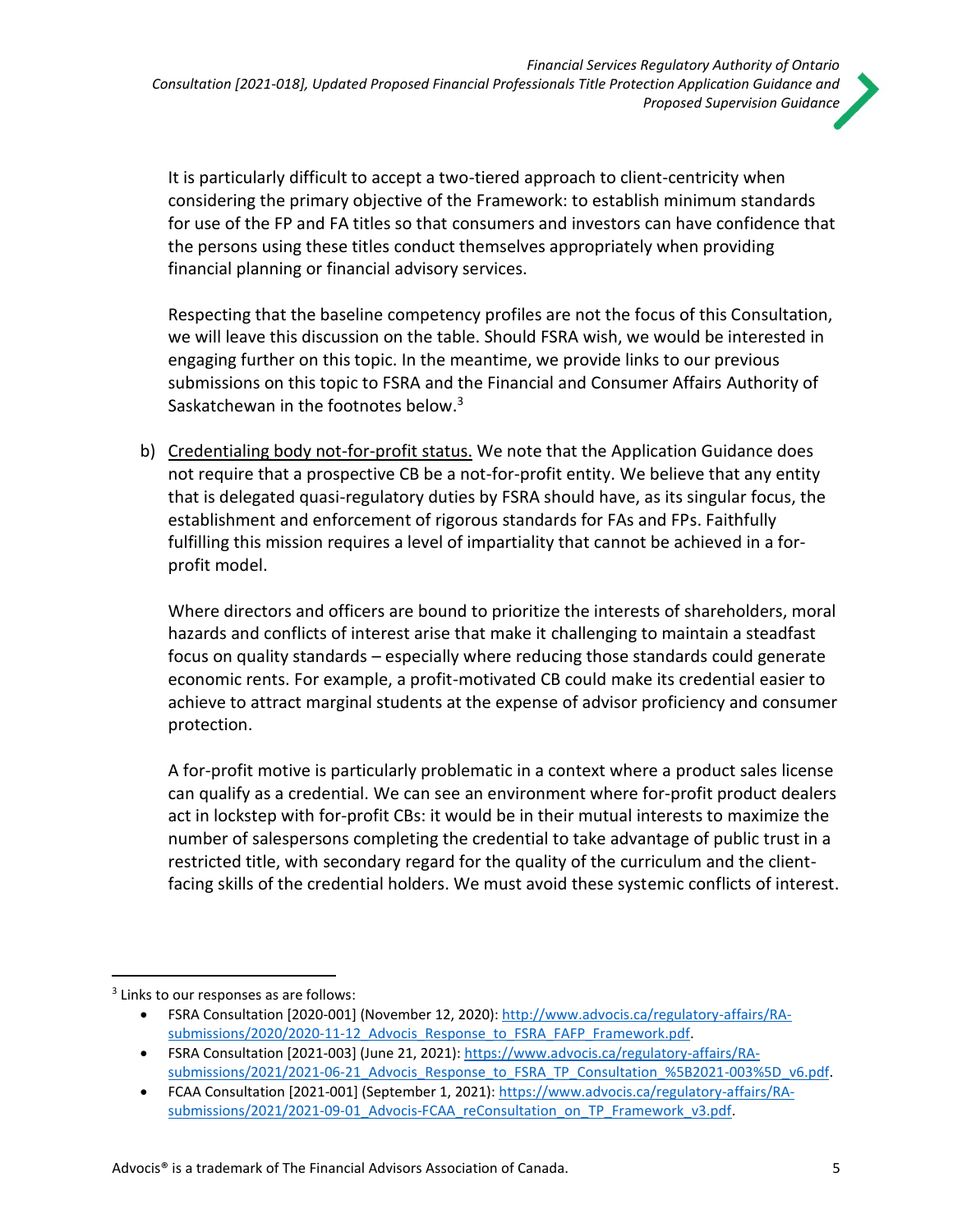

One of the key principles of the Framework is to ensure consumer confidence through the oversight of CBs. To further this principle, a CB's work must be done in the public interest, with a clear mind and without distraction – which means without consideration of private financial gain.

c) E&O insurance. The Application Guidance speaks to a requirement that CBs maintain liability insurance regarding their duties as CBs. We agree with this, and we continue to feel that individual credential holders should be required to maintain their own errors & omissions ("E&O") insurance. E&O insurance is a fundamental safeguard for consumers accessing professional financial advisory and planning services and mandatory E&O insurance is a hallmark of almost all other regulated professions.

We suggest that CBs should require their credential holders to maintain errors and omissions insurance in an amount of at least \$1 million in respect of any one occurrence with extended coverage for loss resulting from fraudulent acts. This requirement aligns with FSRA's expectations of its life licensees and is a fundamental safeguard for consumers accessing professional advisory and planning services.

# **3. REVISED PROPOSED SUPERVISORY GUIDANCE**

We appreciate that FSRA has considered stakeholder comments and revised Appendix 1, *Titles that could reasonably be confused with FP and FA*. We strongly support the removal of the "examples of titles that likely would not reasonably be confused with FP and FA" which appeared in the previous publication of this guidance. As we stated in our previous response, we believe the inclusion of a 'green-light' list only emboldens those who would seek to avert the spirit of the Framework.

Nonetheless, we believe FSRA's approach to reasonably confusing titles remains too narrow. The general syntax of titles presumptively running afoul of the restricted titles appears to be the same as in the previous publication:

> x Financial Planner; Financial x Planner; Financial Planner/Planning x; and x Financial Advisor; Financial x Advisor; Financial Advisor/Advising x,

where x is any other term.

Based on the foregoing, it appears that titles such as Financial Wealth Planner or Financial Investment Advisor would be prohibited – but very similar titles such as Wealth Planner or Investment Advisor would not. We suspect the latter two titles would engage very similar impressions and expectations amongst consumers as the first two titles. With the approach to the restricted syntax set so narrowly, we believe this proposal will not achieve its policy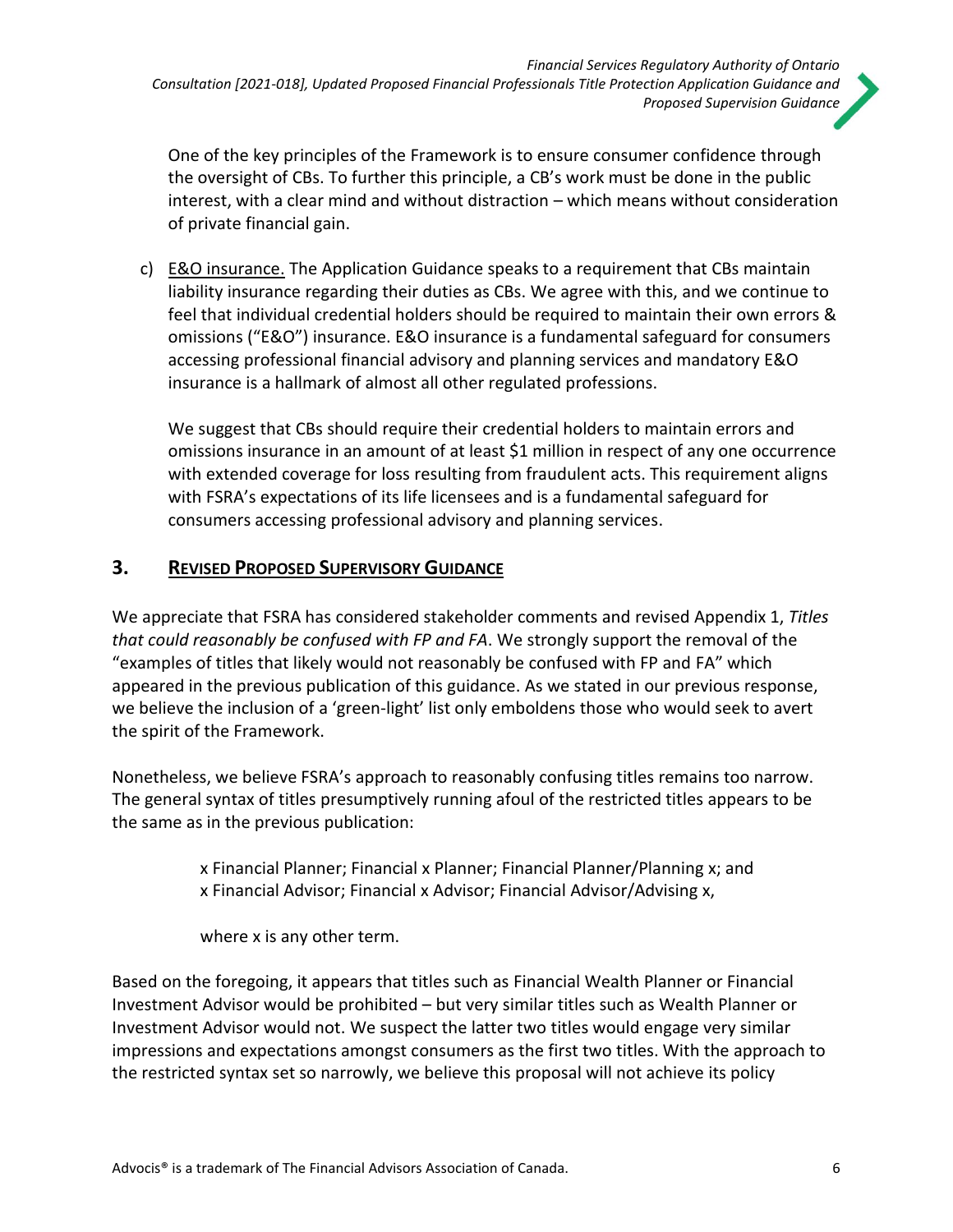objective of making it easy for consumers to understand when they are working with a regulated title holder.

We reiterate the need to take the expansive approach we recommended in our response to FSRA's previous consultation: the use of the title "Advisor" or "Planner",<sup>4</sup> in conjunction with a financial concept, could reasonably confuse consumers into believing that they are dealing with an intermediary who is qualified under the Framework. To advance the spirit of this principle, we believe FSRA should take the following approach regarding prohibited permutations:

- y Advisor; y Planner (where y is any term that reasonably brings about connotations of financial services or financial specialities)
	- o Examples:
		- Bank Advisor, Investment Advisor, Insurance Advisor
		- Wealth Planner, Retirement Planner
- Advisor; Planner (the word alone as a title, specifically when used in conjunction with a financial institution's name, or a financial service or speciality)
	- o Examples:
		- Planner, ABC Bank
		- Advisor, DEF Investments

In the examples listed above, part of a restricted title is used in connection with financial services concepts or entities. This connection could reasonably confuse consumers about the qualifications of the intermediary using that title, placing those permutations within the ambit of the Framework.

More generally, before finalizing its approach to reasonably confusing titles, we urge FSRA to undertake consumer research on various permutations of the FA and FP titles including the recommendations we have made above. If the intended outcome of the Framework is to give the public confidence about the titles used by their financial service intermediaries, it is critical that this policy work be driven by current and relevant data on consumer perceptions of these titles. If we do not fully understand and address the consumer's perspective, the Framework is ultimately missing its mark.

# **4. CONCLUSION**

We thank FSRA for this opportunity to comment on the updated proposed Application Guidance and Supervision Guidance. We believe the guidance has taken a meaningful step forward with the expectation that a CB's credential holders will prioritize the interests of their

<sup>4</sup> And alternate spellings and translations thereof, as explained by FSRA in its draft Supervisory Guidance.